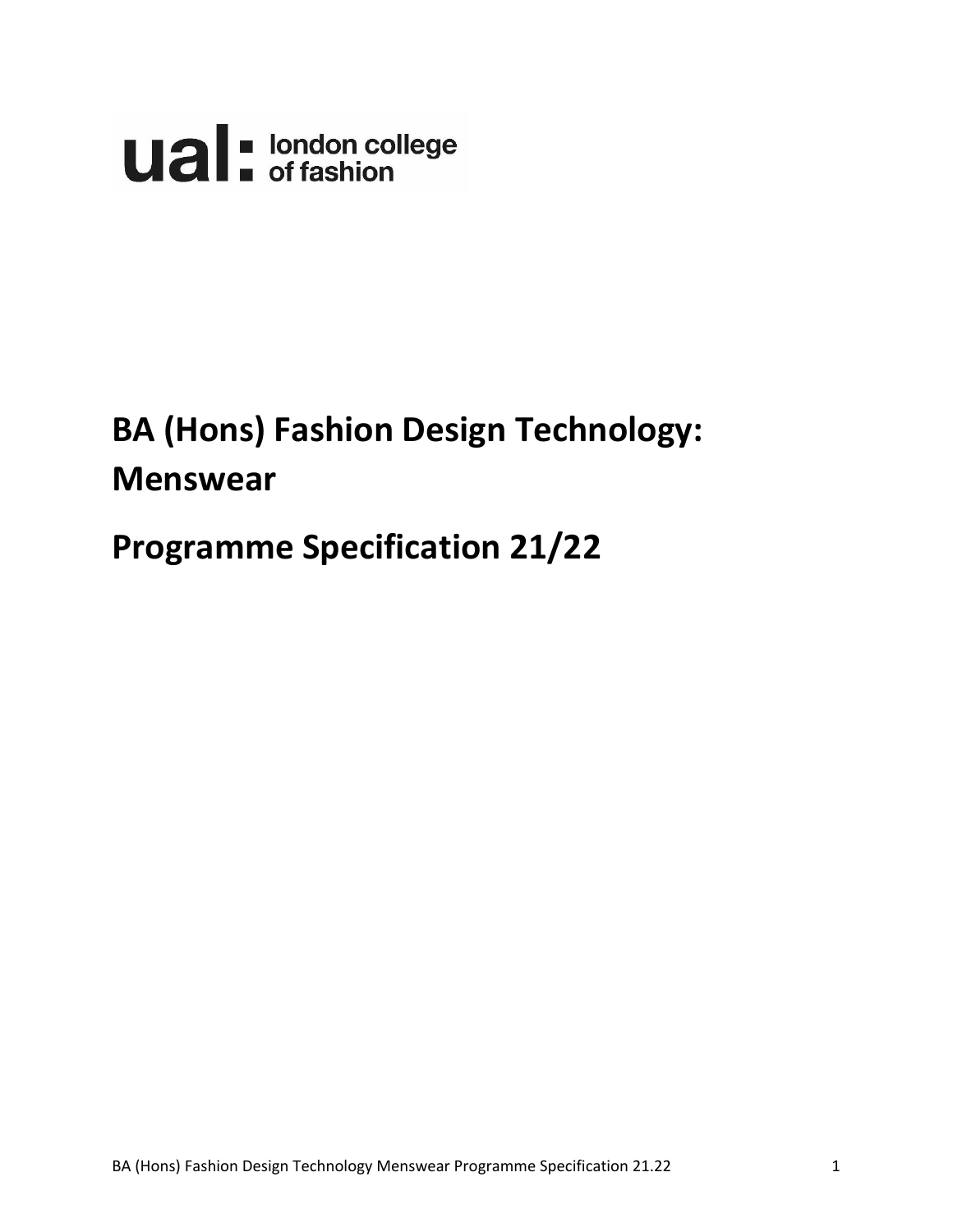| <b>Awarding Body</b>                        | University of the Arts London                                                                                                                                          |
|---------------------------------------------|------------------------------------------------------------------------------------------------------------------------------------------------------------------------|
| <b>College</b>                              | London College of Fashion                                                                                                                                              |
| <b>School</b>                               | School of Design and Technology                                                                                                                                        |
| Programme                                   | Fashion Programme: Directional design and realisation<br>(L053)                                                                                                        |
| <b>Course AOS Code</b>                      | LCFBAFTMF01                                                                                                                                                            |
| <b>FHEQ Level</b>                           | Level 6 Degree                                                                                                                                                         |
| <b>Course Credits</b>                       | 360                                                                                                                                                                    |
| <b>Mode</b>                                 | <b>Full Time</b>                                                                                                                                                       |
| <b>Duration of Course</b>                   | 3 years                                                                                                                                                                |
| <b>Valid From</b>                           | September 1st 2021                                                                                                                                                     |
| <b>QAA Subject Benchmark</b> Art and Design |                                                                                                                                                                        |
| <b>Collaboration</b>                        | N/A                                                                                                                                                                    |
| <b>UAL Subject</b><br><b>Classification</b> | Fashion design                                                                                                                                                         |
| <b>JACS Code</b>                            | W230 - Clothing/fashion design                                                                                                                                         |
| <b>UCAS Code</b>                            | W293                                                                                                                                                                   |
| <b>PSRB</b>                                 | N/A                                                                                                                                                                    |
| Work placement offered Yes                  |                                                                                                                                                                        |
| <b>Course Entry</b><br><b>Requirements</b>  | The standard minimum entry requirements for this course<br>are:<br>One or a combination of the following accepted full level 3                                         |
|                                             | qualifications.                                                                                                                                                        |
|                                             | • 112 UCAS tariff points from two or more A Levels<br>(preferred subjects include, Art, Design, English,<br>Maths);                                                    |
|                                             | . Distinction at Foundation Diploma in Art and Design;<br>· Distinction, Merit, Merit at BTEC Extended Diploma<br>in Art & Design;<br>• Merit at UAL Extended Diploma; |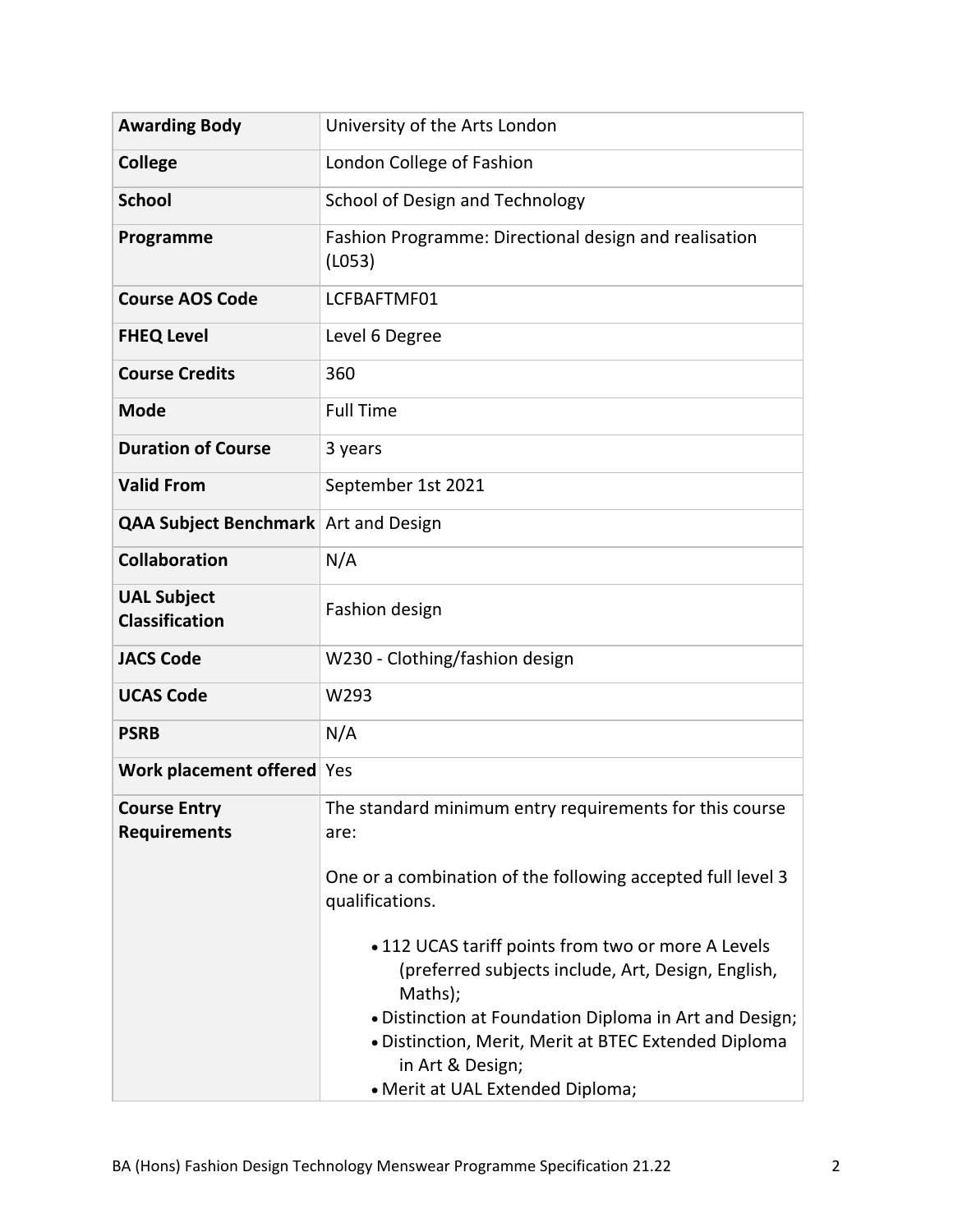|                           | • Access Diploma or 112 new UCAS tariff points from<br>the Access to HE Diploma;<br>• 112 new UCAS tariff points from a combination of<br>the above qualifications or an equivalent full Level<br>3 qualification;<br>• or equivalent EU or non-EU qualifications such as<br>International Baccalaureate Diploma;<br>• and three GCSE passes at grade A*-C or grade 9-4.<br>Entry to this course will also be determined by assessment |
|---------------------------|----------------------------------------------------------------------------------------------------------------------------------------------------------------------------------------------------------------------------------------------------------------------------------------------------------------------------------------------------------------------------------------------------------------------------------------|
|                           | of your portfolio.<br><b>APEL (Accreditation of Prior (Experiential) Learning)</b>                                                                                                                                                                                                                                                                                                                                                     |
|                           |                                                                                                                                                                                                                                                                                                                                                                                                                                        |
|                           | Applicants who do not meet these course entry<br>requirements may still be considered in exceptional cases.<br>The course team will consider each application that<br>demonstrates additional strengths and alternative evidence.<br>This might, for example, be demonstrated by:                                                                                                                                                      |
|                           | • Related academic or work experience<br>• The quality of the personal statement<br>• A strong academic or other professional reference<br>• OR a combination of these factors                                                                                                                                                                                                                                                         |
|                           | Each application will be considered on its own merit but we<br>cannot guarantee an offer in each case.                                                                                                                                                                                                                                                                                                                                 |
|                           | <b>English Language Requirements</b>                                                                                                                                                                                                                                                                                                                                                                                                   |
|                           | IELTS level 6.0 with a minimum of 5.5 in reading, writing,<br>listening and speaking. Please check our main English<br><b>Language Requirements</b>                                                                                                                                                                                                                                                                                    |
| <b>Selection Criteria</b> | The course team seeks to recruit students who can<br>demonstrate:                                                                                                                                                                                                                                                                                                                                                                      |
|                           | • A strong interest in fashion, visual imagery and an<br>awareness of technology<br>• An understanding of the need for a critical and<br>analytical approach to the area of study                                                                                                                                                                                                                                                      |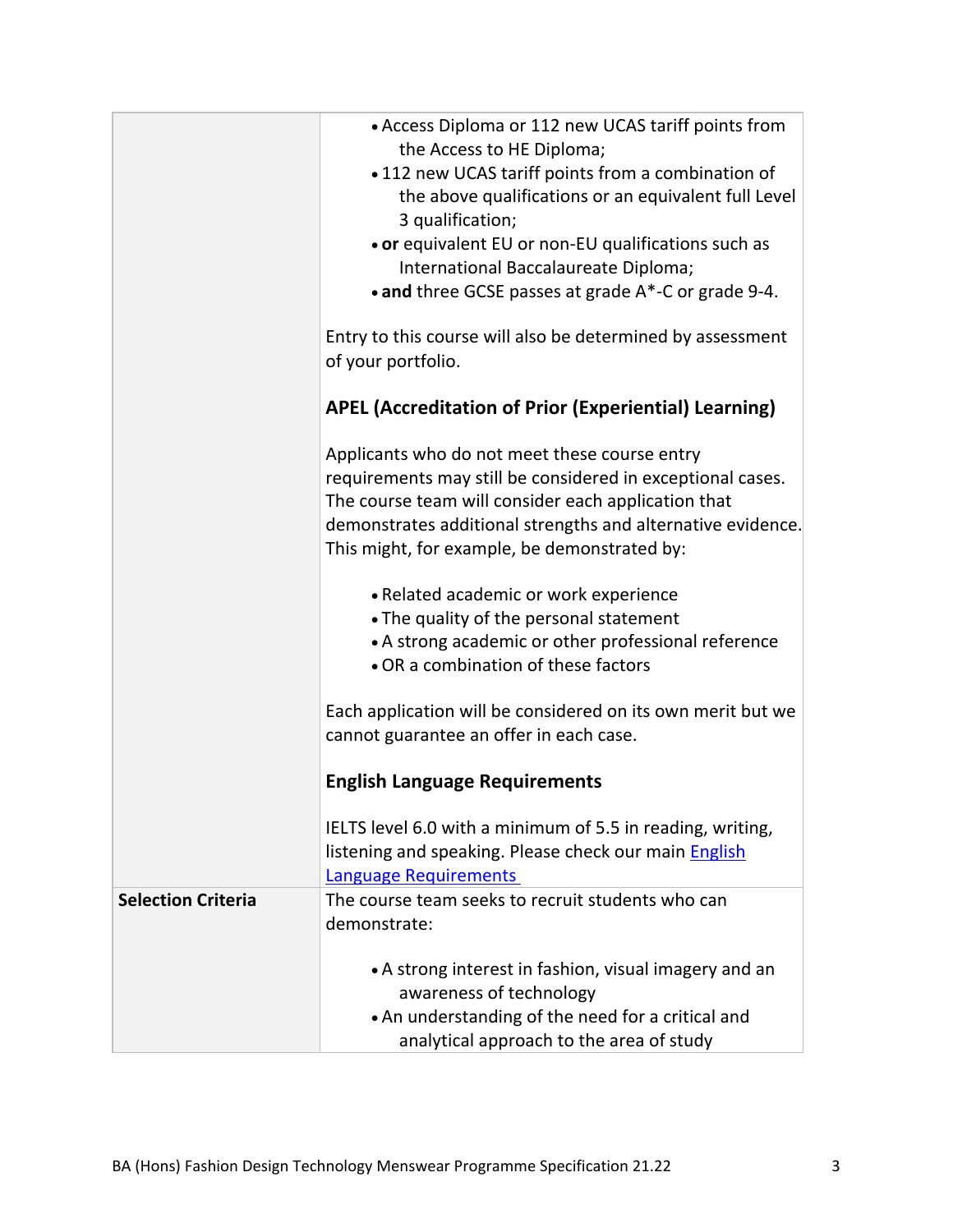|                               | • An approach suited to the demands of the course<br>and the projected career futures                                                                                                                                                                                                                                                                                                   |
|-------------------------------|-----------------------------------------------------------------------------------------------------------------------------------------------------------------------------------------------------------------------------------------------------------------------------------------------------------------------------------------------------------------------------------------|
| <b>Scheduled Learning and</b> | During your course you will engage with learning and                                                                                                                                                                                                                                                                                                                                    |
| <b>Teaching</b>               | teaching that includes both online and face-to-face modes.<br>The advertised scheduled activity for the course will be<br>delivered through a combination of live, synchronous and<br>asynchronous on-line learning. Scheduled learning and<br>teaching activity may include lectures, seminars, studio and<br>workshop briefings, tutorials, external visits and project<br>briefings. |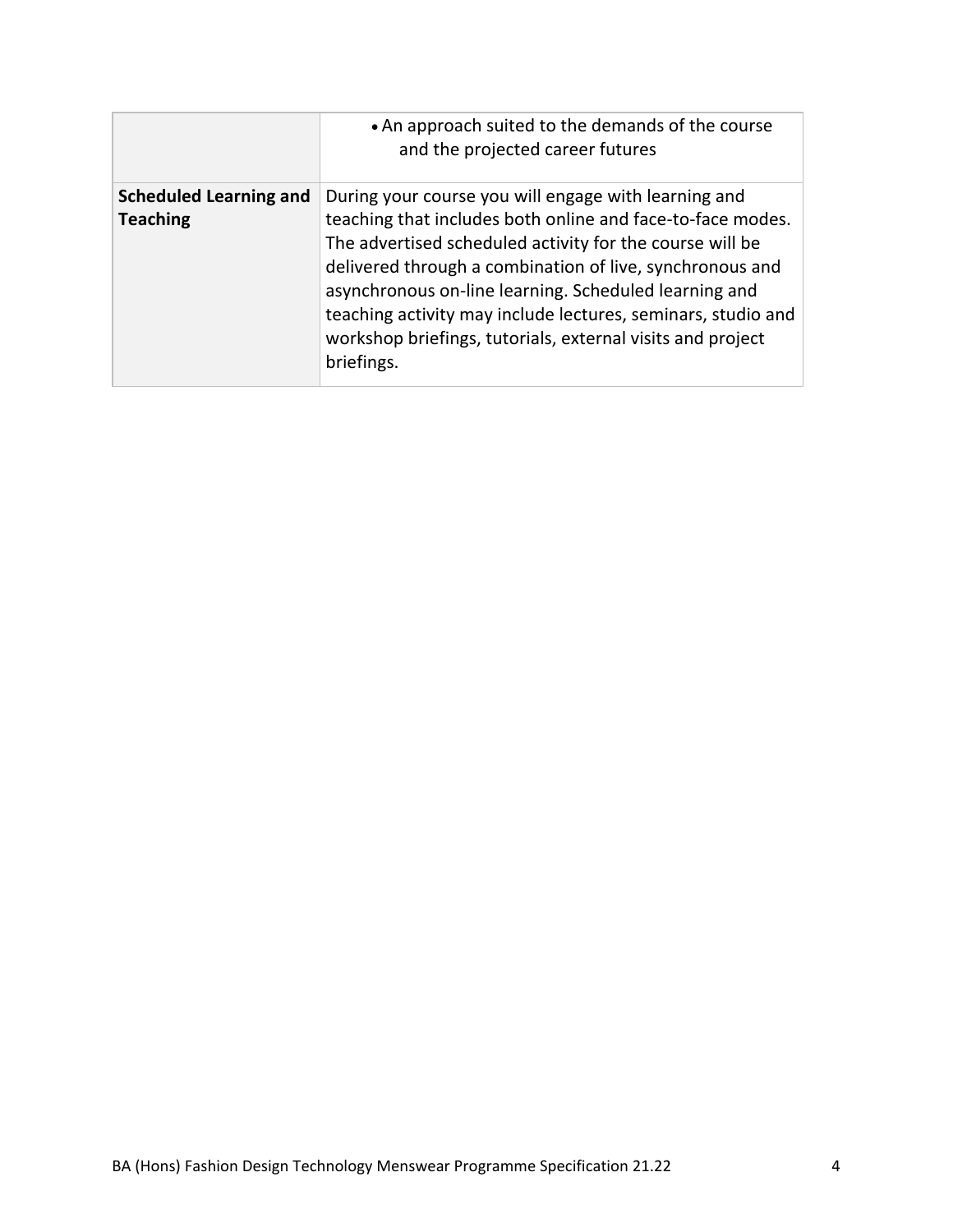## **Awards and Percentage of Scheduled Learning**

## **Year 1**

| <b>Percentage of Scheduled Learning</b>     | 35             |
|---------------------------------------------|----------------|
| <b>Awards</b>                               | <b>Credits</b> |
| Certificate of Higher Education (Exit Only) | 120            |
| Year 2                                      |                |
| <b>Percentage of Scheduled Learning</b>     | 29             |
| <b>Awards</b>                               | <b>Credits</b> |
| Diploma of Higher Education                 | 240            |
| Year <sub>3</sub>                           |                |
| <b>Percentage of Scheduled Learning</b>     | 37             |
| <b>Awards</b>                               | <b>Credits</b> |

Bachelor of Arts 360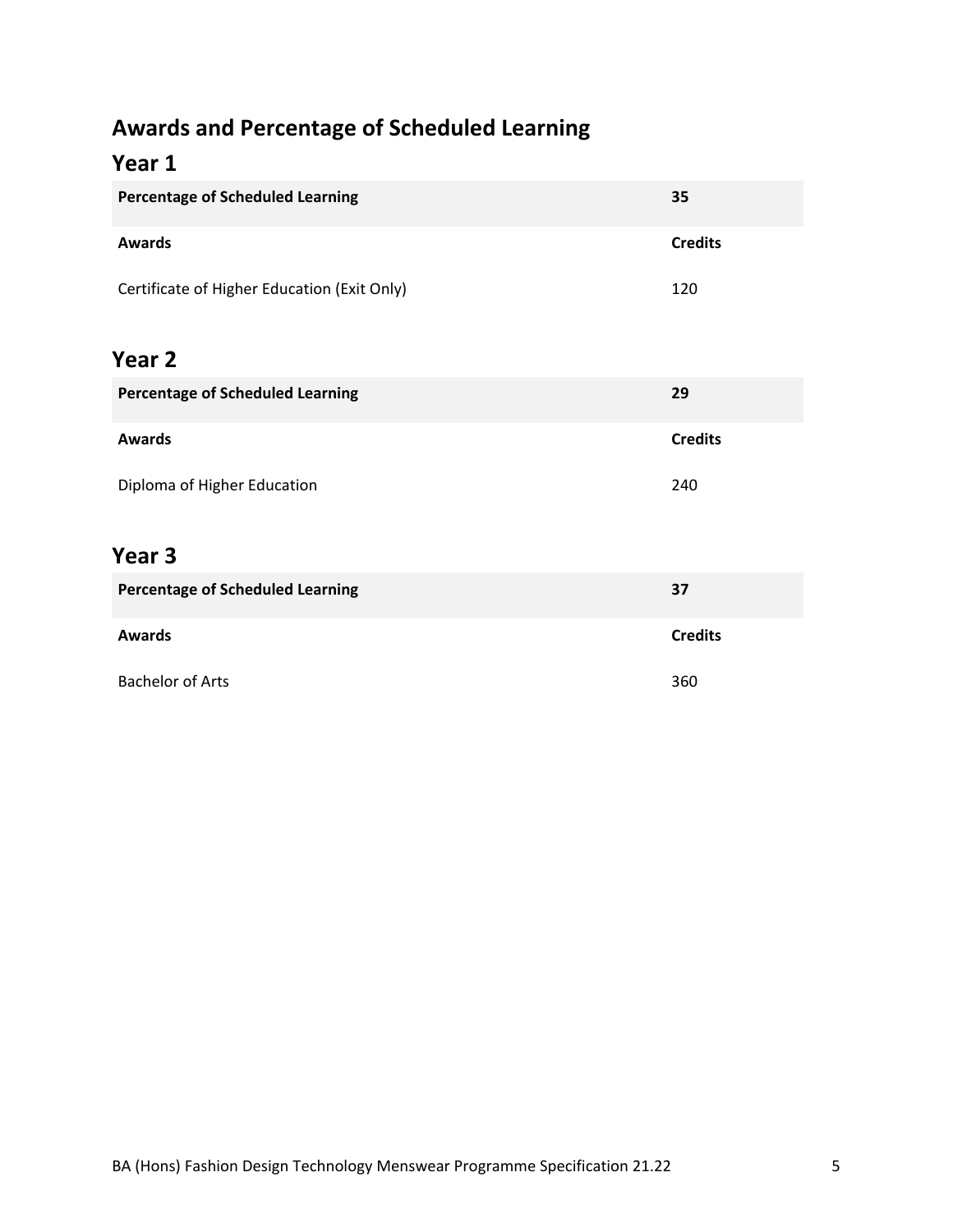## **Course Aims and Outcomes**

The Aims and Outcomes of this Course are as follows:

| Aim/Outcome | <b>Description</b>                                                                                                                                                                                                         |
|-------------|----------------------------------------------------------------------------------------------------------------------------------------------------------------------------------------------------------------------------|
| Aim         | Enable you to acquire knowledge and skills appropriate within your<br>chosen field of specialist study and related to Menswear.                                                                                            |
| Aim         | Encourage intellectual and personal development.                                                                                                                                                                           |
| Aim         | Provide opportunities for study and progression to all students.                                                                                                                                                           |
| Aim         | Develop your ability so that you are able to enter employment,<br>respond to professional opportunities or to undertake further study.                                                                                     |
| Outcome     | A coherent and systematic knowledge of relevant menswear<br>concepts and applications.                                                                                                                                     |
| Outcome     | Selection and deployment of an appropriate range of research<br>methods within the design and development processes for<br>menswear.                                                                                       |
| Outcome     | The conception, organisation, development and realisation of<br>creative ideas for menswear.                                                                                                                               |
| Outcome     | An ability to formulate a project brief and to frame appropriate areas<br>for investigation and evaluation.                                                                                                                |
| Outcome     | Communication, both visually and verbally, of ideas and design<br>propositions to both specialist and non-specialist audiences.                                                                                            |
| Outcome     | An ability to apply the methods and techniques learnt, to review,<br>consolidate, extend and apply your specialist knowledge and<br>understanding and to initiate and carry out projects within a<br>Menswear environment. |
| Outcome     | An ability to situate practice within cultural and historical contexts<br>and debates.                                                                                                                                     |
| Outcome     | Evidence of engagement with relevant principles of the Creative<br>Attributes Framework (CAF).                                                                                                                             |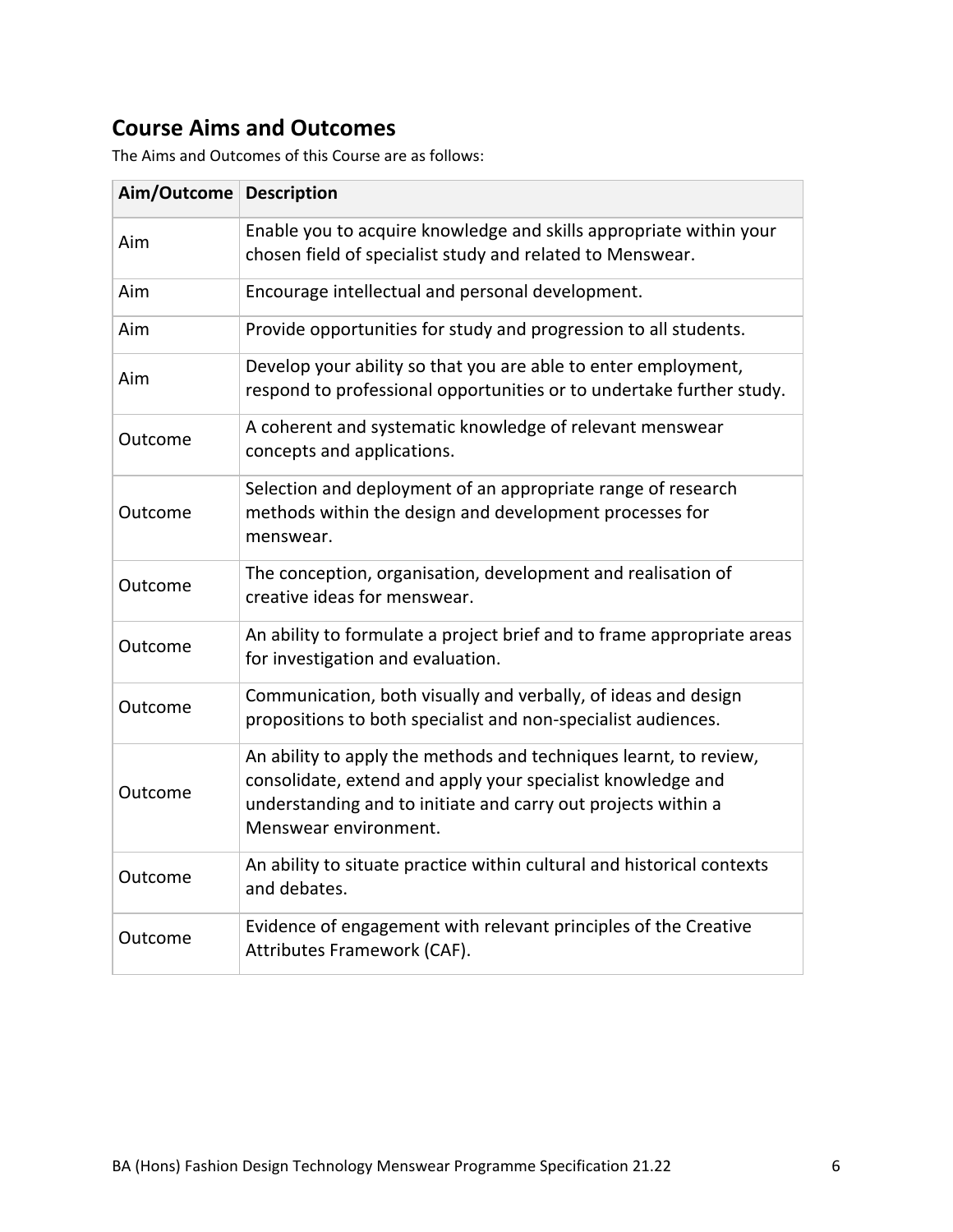|                | <b>Distinctive Features</b>                                                                                                                                                                                                                                                                                                               |
|----------------|-------------------------------------------------------------------------------------------------------------------------------------------------------------------------------------------------------------------------------------------------------------------------------------------------------------------------------------------|
| $\mathbf{1}$   | The oldest stand-alone undergraduate Menswear course in the UK in high demand<br>from around the globe with a culturally diverse student body and a commitment to<br>sustainability.                                                                                                                                                      |
| 2              | The multi-disciplinary nature of the course facilitates a range of employment<br>opportunities from technical to design for both menswear and womenswear.<br>Graduates find work in all levels of the business from high end $-$ e.g. Christopher<br>Shannon, Bernhard Willhelm to more commercial companies such as Zara and Top<br>Man. |
| 3              | The course has produced a range of high profile graduates who help to maintain<br>our reputation and currency within the global industry. These include Baartman<br>and Siegel, CMMN Sweden, JW Anderson, Rory Mooney, Adyn, Asger Larson, Jun<br>Hu, Irene Lin, Carl Jan Cruz, John Skelton, Heejun Men, and Palomo (Spain).             |
| $\overline{4}$ | There are opportunities for collaboration with a wide range of fashion related<br>courses. This has been particularity significant in the well-established<br>collaborations with BA (Hons) Fashion Textiles" Knit, Print, Embroidery in years'<br>two and three, which has become a key USP of the course;                               |
| 5              | The course is committed to developing a wide range of creative and commercial<br>responses to the realisation of contemporary menswear, through engagement<br>with innovative cutting, construction and fabric research, underpinned with a<br>sound knowledge of technical processes.                                                    |
| 6              | The creative process is underpinned by rigorous cross-disciplinary critical thinking<br>and theory.                                                                                                                                                                                                                                       |
| $\overline{7}$ | The course continues to work with and maintain working relationships with a<br>range of global industry partners such as Neil Barrett, Zegna and Adidas.                                                                                                                                                                                  |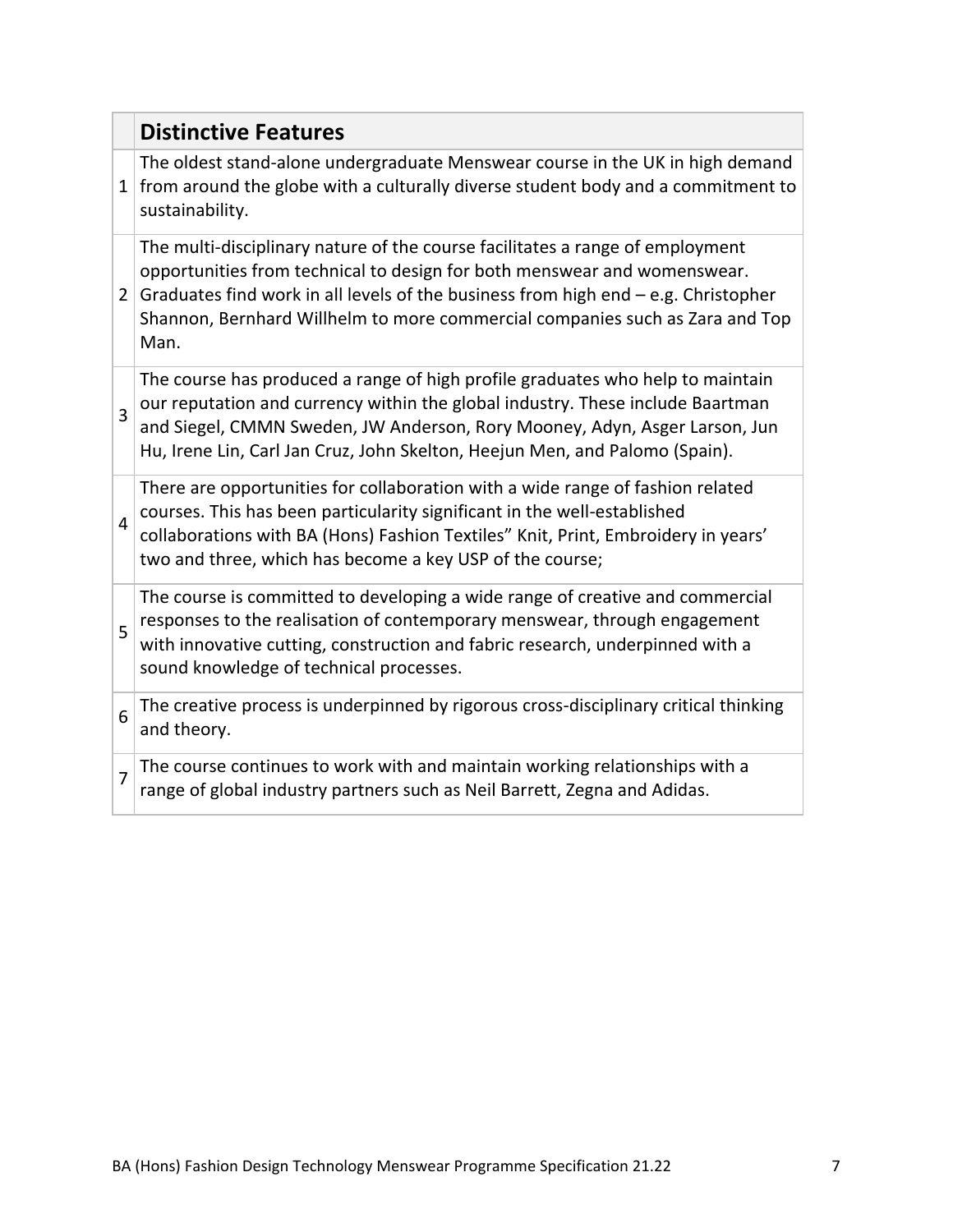## **Course Detail**

#### **Introduction**

BA (Hons) Design and Technology: Menswear offers a creative approach to the design and realisation of contemporary menswear. Our students create work that is pushing boundaries through engagement with meaningful research, innovative design, problem solving, and technical experimentation.

Students use the subject to explore issues of identity such as gender and non-binary genders, class, subcultures, faith and global cultural diversity and engage with global issues such as sustainability, social responsibility, ethical and environmental awareness.

#### **What to expect**

- The course provides a clearly structured, incremental curriculum to help foster critical thinking and lead to great independent learning.
- Defined developmental stages of the course move from the acquisition of core skills to the development and refinement of a strong personal aesthetic.
- The academic underpinning of the course will enable students to appreciate the cultural and historical context of their practice and help them to develop the ability to critically evaluate their work and the work of others.
- During the course students have the opportunity to undertake a placement in industry, providing the experience of working in a company and the chance to make contacts before graduation.
- On graduation, students will be fully equipped to succeed as a creative designer in the challenging international field of menswear.

#### **Work experience and opportunities**

Students will be given the opportunity to undertake a short work experience placement during their second year of study. This provides increased industry awareness as well as crucial experience and valuable contacts within the industry. Industry-led projects form a key part of the course, and collaborations with students from other courses within the college are encouraged as part of the curriculum.

#### **Mode of study**

BA (Hons) Fashion Design Technology: Menswear runs for 90 weeks in full time mode. It is divided into 3 stages over 3 academic years. Each stage lasts 30 weeks.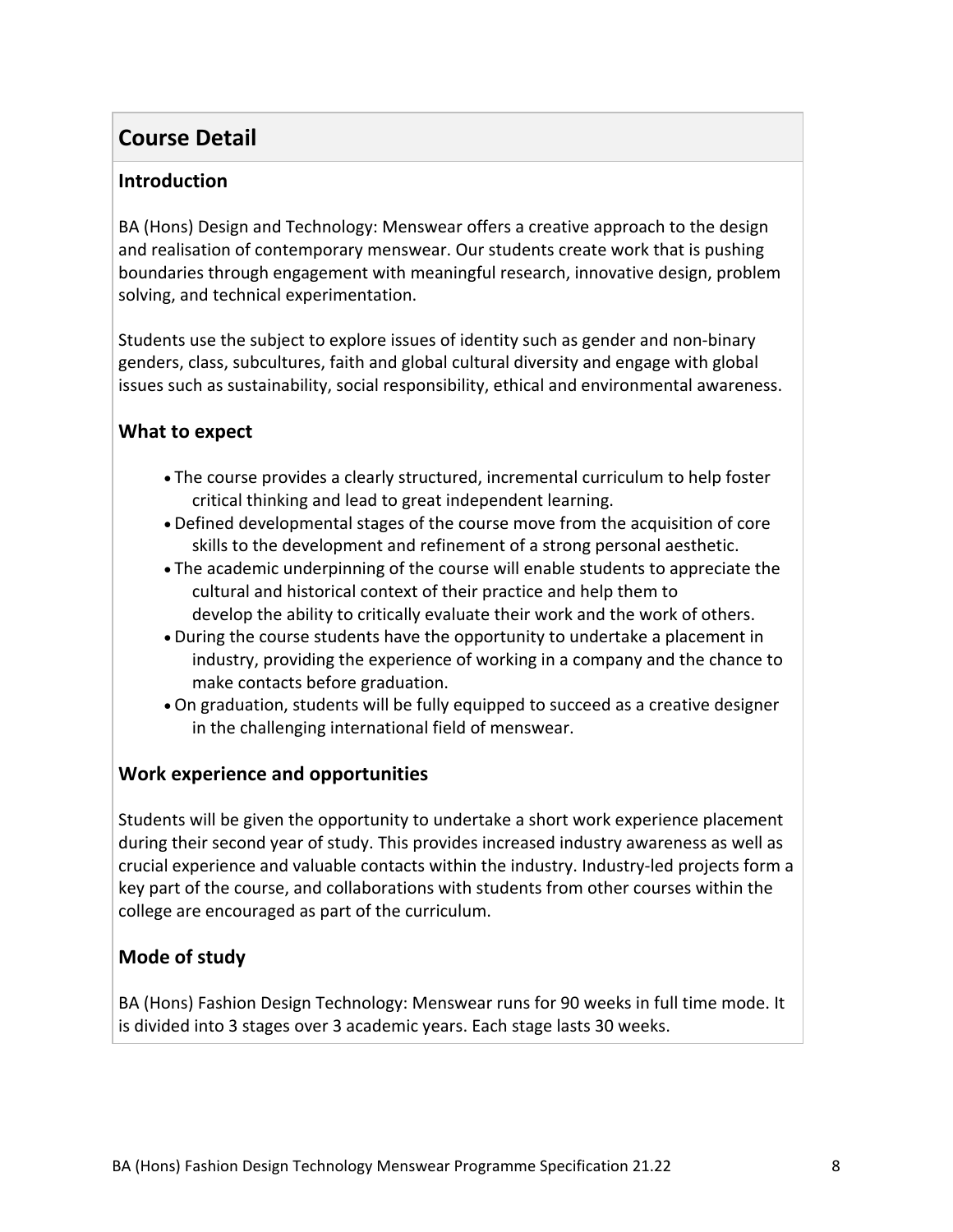## **Course Units**

#### **Year one**

#### **Introduction to Menswear**

Introduction to Menswear aims to introduce you to your course and its subject specialism as well as to effective learning and studentship at undergraduate level. It will orientate you to the practices and knowledge base needed to understand your discipline and help you to develop your skills for independent & collaborative learning, reflection and your own self development. Students come from many diverse educational backgrounds and a part of this unit will enable to reflect on your own background and how that shapes the way you approach your course.

#### **Design and Realisation**

Design and Realisation introduces you to a variety of research approaches and explores their relevance and application within design and realisation. There will be a focus on the importance of research and creative concepts as the basis for design development. You will be encouraged to develop creative ideas that relate to and expand upon your visual references to inform the final outcomes, and you will be encouraged to nurture innovation in all areas. Effective visual communication skills will be integral to this unit. You will be introduced to ways of recording your work in a visually stimulating, exciting and informative way, using a variety of methods and media. You will be introduced to core practical skills through demonstration of pattern-cutting and garment construction culminating in a completed garment. Independent study will help to further enhance skills learnt within sessions.

#### **Fashion Cultures and Histories**

Fashion Cultures and Histories introduces the Cultural and Historical Studies approach to fashion and related areas. The unit provides a broad overview of the subject and introduces key concepts and ways of thinking that will form the basis of subsequent study. It will also inform decisions regarding the Cultural and Historical Studies unit that is chosen for future study.

#### **Form and Structure**

will develop your understanding of the principles involved in the realisation of structured and unstructured garments through the exploration of innovative cutting and construction techniques. There will be an emphasis on creative shape development and detailing. There will be consideration to the use of colour, fabric, proportion, shape and detail to develop design responses relevant to the project brief. Research will form the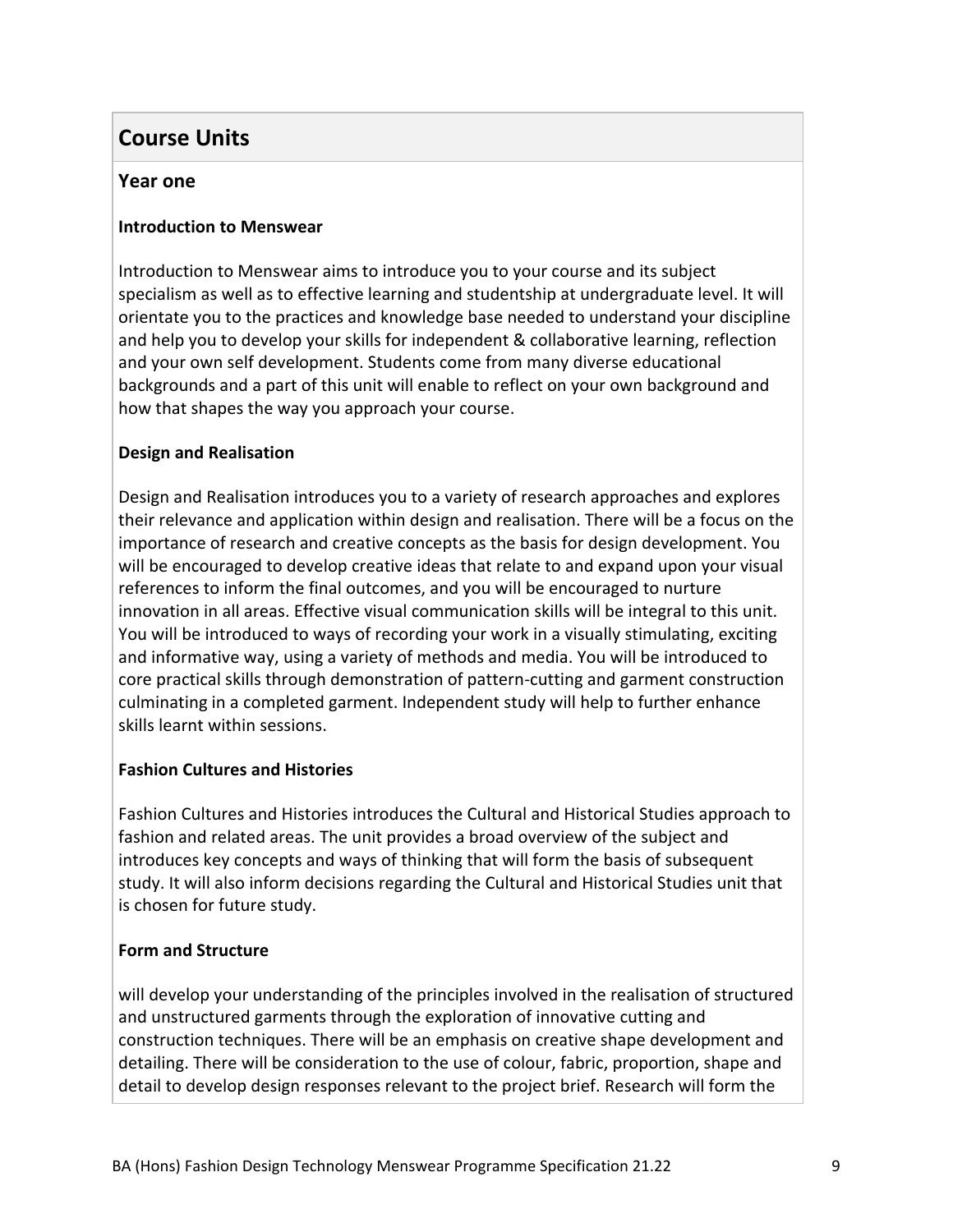basis of the project and presentation skills will be developed further to facilitate clear communication of design ideas. Emphasis will be placed on the use of 3D experimentation, to develop design responses relevant to the project brief. There will also be a focus on ethical and sustainable design practice.

#### **Better Lives**

London College of Fashion, UAL (LCF) is a leader in fashion design, media and business education. We have been nurturing creative talent for over a century, offering courses in all things fashion. We encourage students to examine the past and challenge the present. To have inventive, assertive ideas that challenge social and political agendas. We give students the skills, opportunities – and above all, the freedom – to put those ideas into practice. By leading the way in fashion design, business, and the media, we influence culture, economics and our society. This unit will provide you with a solid understanding of LCF' core values and how they connect to your practice. As part of this unit, you will explore diversity, social responsibility and sustainability, themes which you will then apply to a selected project. At this stage, the emphasis is on how you apply your thinking across these important themes to your practice. Your thinking is more important than a finished piece of work at this point. Fashion can change lives. Through teaching, specialist research, and collaborative work, this unit will get you thinking differently. We want you to use fashion to examine the past, build a sustainable future and improve the way we live. That's why we call this unit 'Better Lives'.

#### **Year two**

You will be able to study a Cultural and Historical Studies unit of your choice that will broaden or deepen your learning of areas relating to your interests in your chosen field. You will have the opportunity to participate in lectures, seminars and workshops with students from other courses within your School and will read relevant academic texts and complete a formal academic essay for assessment. Further information on the options available will be provided during Year 1 of your studies.

#### **Range Development**

This unit will introduce you to designing in relation to a client – either simulated or actual. You will be introduced to a range of professional skills including negotiation, and further, develop those of presentation and professional communication. You will be required to analyse the client and establish independent working methods in order to identify and solve problems. You will research their design ethos, market level and brand values, and analyse this information to inform the development of a design proposal that will lead to a considered, co-ordinated range that is appropriate to the client. The importance of market levels, customer awareness and product knowledge will be highlighted and investigated. You will need to show critical awareness of the relevance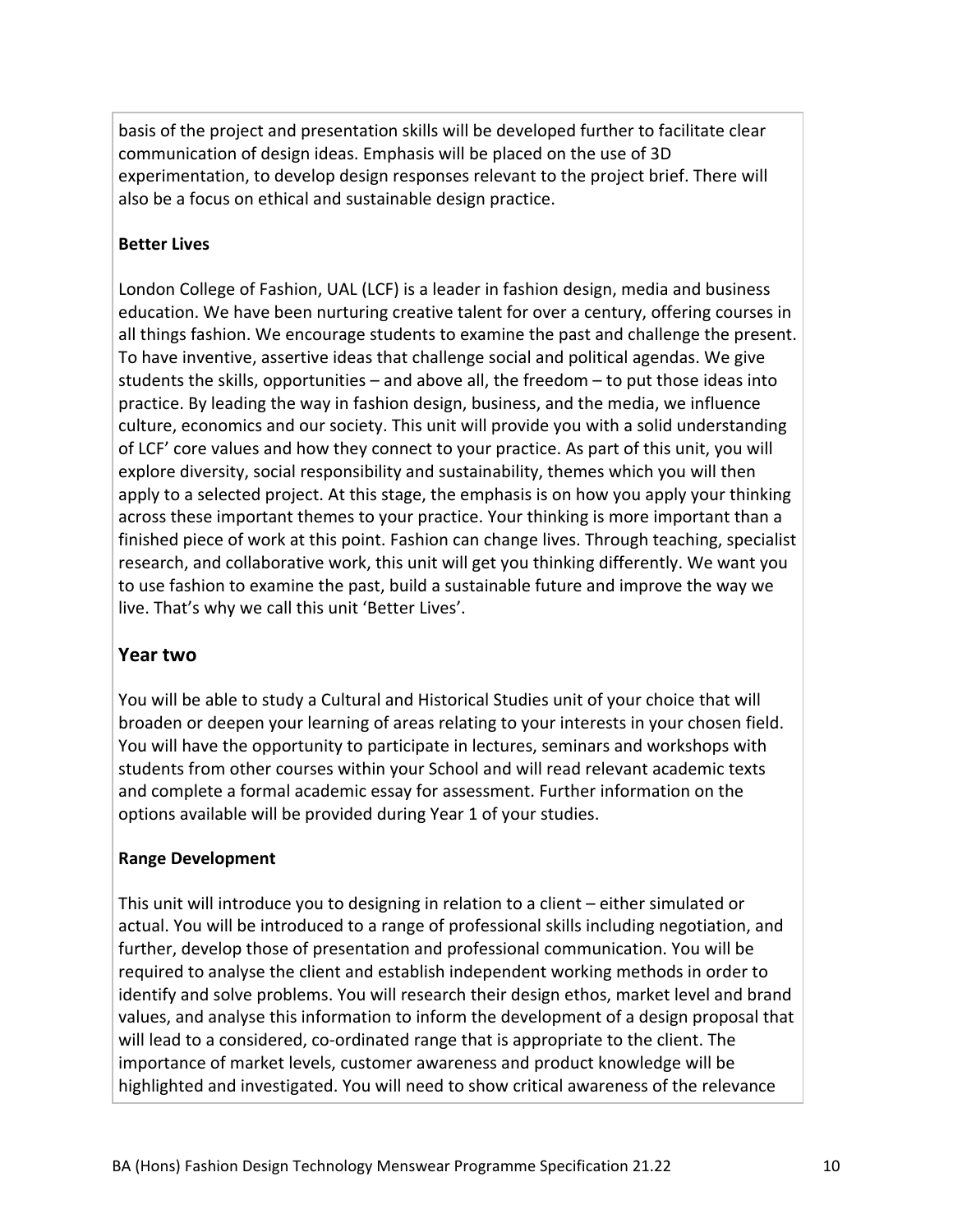and overall quality of your design proposal. You will be encouraged to further develop your creative approach to design and realisation and to experiment with self-generated textile processes to help facilitate an understanding of how craft processes can add value and longevity to a fashion product.

#### **Work Experience**

The Work Experience unit will provide you with the opportunity to further develop your skills and apply them in a professional environment. You will experience real industry challenges and working practice and will be able to examine the way in which a professional team respond to different situations. The unit will increase your awareness of the industry and the opportunities for career progression. You will be expected to take an analytical and reflective approach to the work experience and will produce written and visual evidence of your knowledge, based on a minimum 10-week period in industry. LCF Graduate Futures will provide career guidance in order to prepare you for your work experience. You will be expected to engage and be proactive in securing your own work experience, relevant to your skills and career aspirations, this means applying directly to companies. You will also be expected to provide feedback on your experience both during and after your work placement. The College Placement Handbook will provide additional support for this Unit.

#### **Collaborative Project**

The Collaborative Project unit emphasises teamwork and will offer you the opportunity to work as part of a design team and will introduce you to a range of key employability skills. An understanding of team working, as well as the ability to communicate and present combined design concepts and products, are attributes that will help prepare you for the challenges of the creative industries. You will build on your knowledge of range development to create a coherent collection for a real or simulated client. You will develop an understanding of the client and their brand ethos and undertake critical analysis of the information gathered to propose design solutions. You will develop your ability to collate relevant information and expand upon creative concepts and theories related to this research. To prepare you for your Stage 3 process will be required to write a design proposal. You will use a variety of techniques to undertake a critical analysis of the information gathered from both primary and secondary sources. This will allow you to explore the role of research within a design proposal.

#### **Final year**

#### **Contextualising Your Practice**

Contextualising Your Practice allows you to build on your historical and theoretical understanding of fashion through a research-led extended essay. You will identify a topic,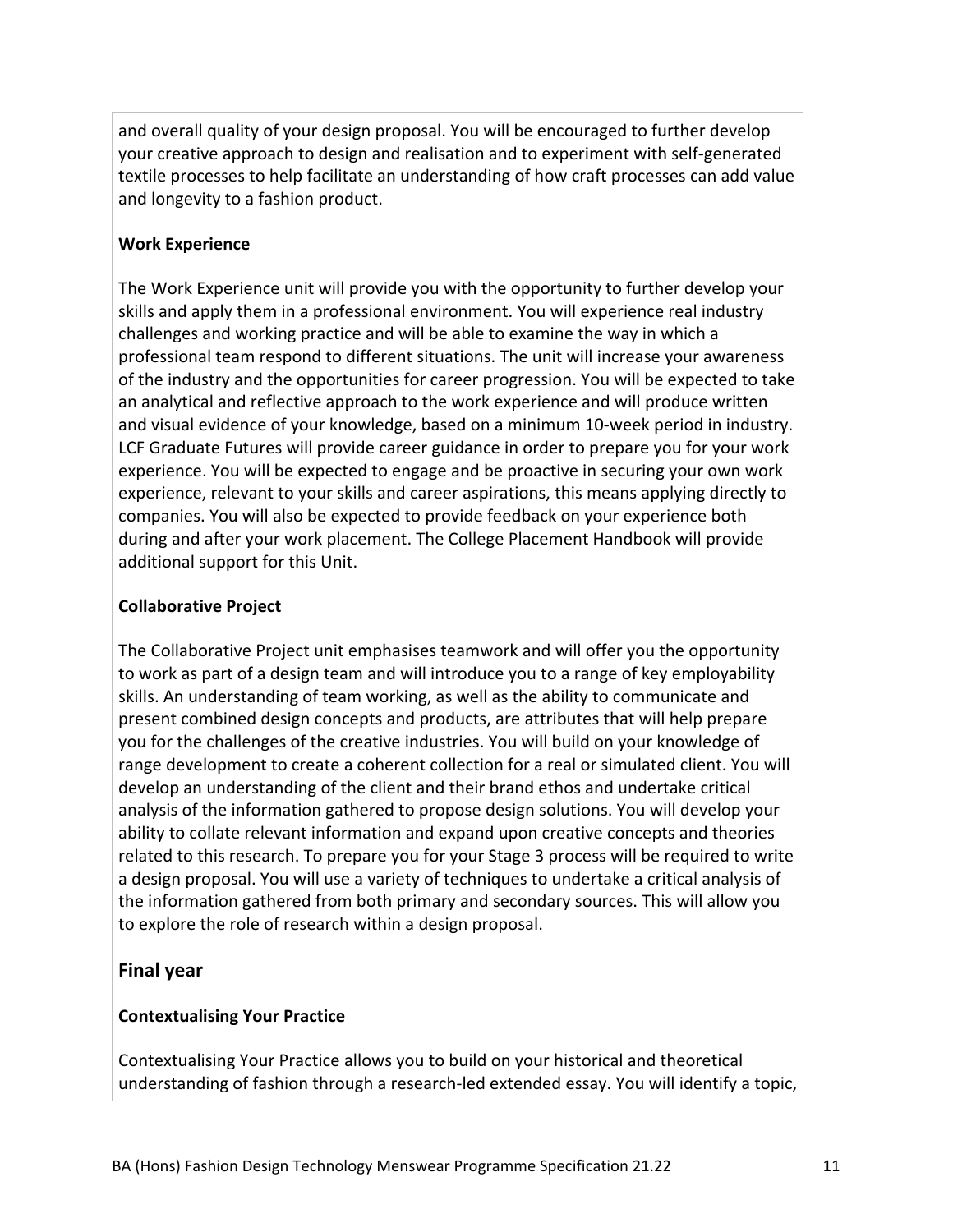related to your field of practice, that you will investigate through design-led research methods and significant cultural and critical theories. It is an opportunity for you to undertake a substantial piece of structured research that examines fashion practise in context, and it will build on the critical debates and concerns raised through your course.

#### **Pre-Collection**

The Pre-Collection unit will inform and prepare you for the Final Major Collection. You will be expected to negotiate a project brief that will support the development of a thorough body of work that evidences investigation and innovation in both design and realisation. You will identify your proposed market level, customer, brand ethos and core philosophy as a designer and undertake a practical journey culminating in a body of work that shows innovative design and technical experimentation with fabric, process and potential garment solutions. You will be expected to engage in prototype testing that will be evidenced through 2D and 3D investigation and sampling, within both your design and technical portfolios. The focus on this project is using your skills to show extensive creative experimentation, whilst considering the practical aspects of problem-solving, through fabric and trims sourcing. Extensive investigation into appropriate use of finish, detailing and manufacture will be documented alongside silhouette/shape development. The completed outfits will form the basis of your collection for your Final Major Collection.

#### **Final Collection**

The Final Collection unit is the culmination of your undergraduate learning experience. Through the development of a final major project, you will be further demonstrating your innovative approach and deeper engagement, analysis and conclusions drawn from your Pre-Collection unit. You should refine and execute your design, design development and realisations established in through a process of design synthesis. Through practical application, you will be demonstrating your rigorous analysis in the exploration and development of your design ideas. This unit provides the opportunity to apply the findings established through your investigation of the challenges of your chosen brief. It evidences your ability to construct, direct and organise an overall professional outcome. This Final Collection is the vehicle by which you evaluate and reflect upon your own learning and skills in order to establish a potential career path. You will accompany your work with a career pack that will enable you to take up roles or pursue business objectives as soon as you graduate from London College of Fashion.

#### **Showing your work**

All students are advised to set up a profile on [portfolio.arts.ac.uk](https://portfolio.arts.ac.uk/), UAL's new portfolio platform, which can be done at any point during your time at LCF and will last for up to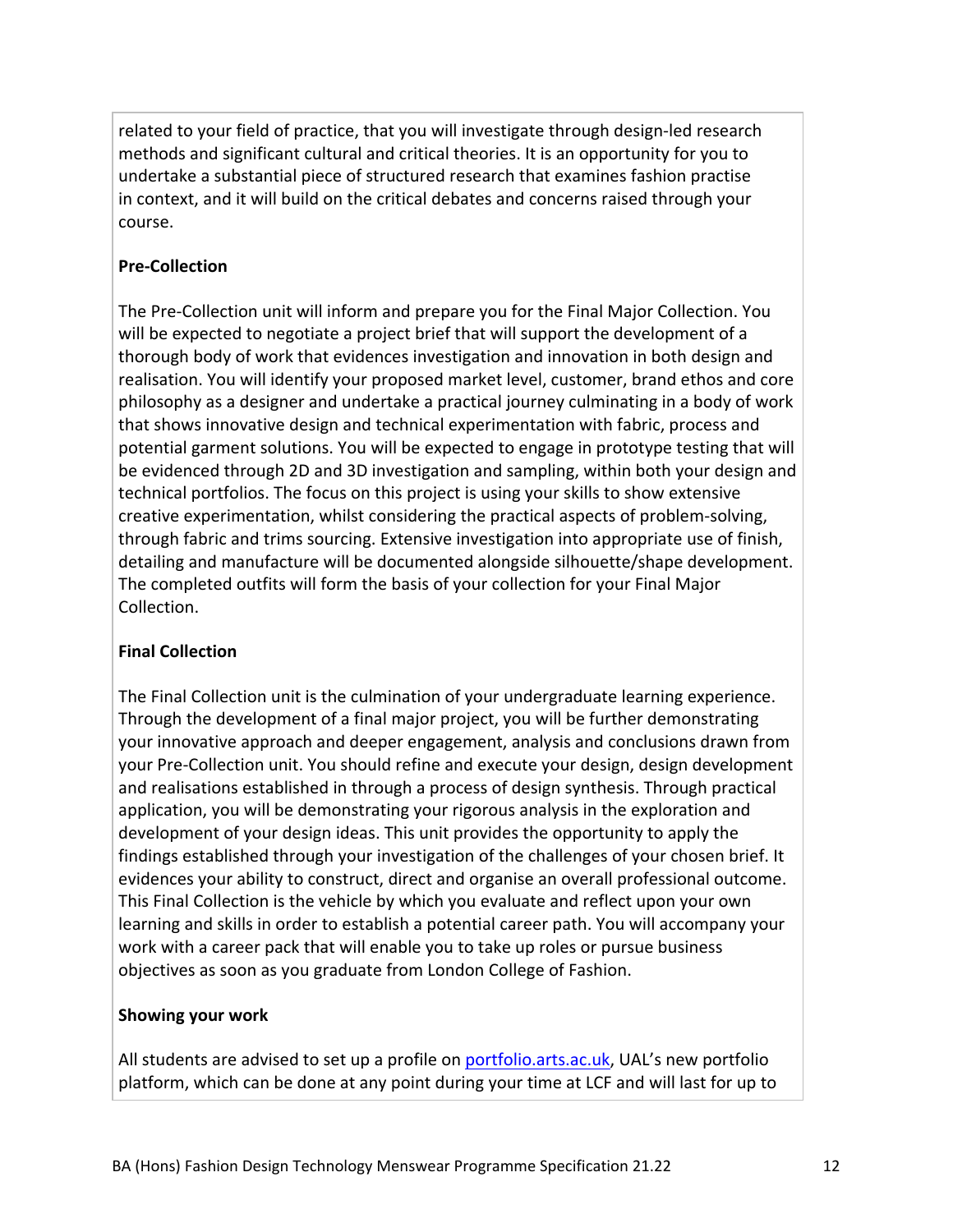12 months after graduation. This platform is often used to source student work for promotional use on the website, social media and for print and can be a great way of getting your work seen. You may also be asked to have a portfolio profile for the selection process when it comes to degree shows.

## **Learning and Teaching Methods**

*The following teaching and learning methods are employed to support the integrated achievement of the course outcomes using a blended learning mode of delivery:*

- Online lectures.
- Online seminars.
- Physical workshops and practical demonstrations.
- Online tutorials.
- Physical and online critiques.

### **Assessment Methods**

*The following assessment methods are employed to support the integrated aims of the course outcomes:*

- Portfolios.
- Technical folders.
- Patterns and samples.
- Design research and experimentation.
- Written reports.
- Essays.
- Work experience.
- Set projects, external or simulated projects.
- Presentations.
- Toiles and final garments/outfits.

### **Reference Points**

The following reference points were used in designing the course:

- UAL Learning, Teaching and Enhancement Strategy 2015-2022: [https://myintranet.arts.ac.uk/media/arts/about-ual/teaching-and-learning](https://myintranet.arts.ac.uk/media/arts/about-ual/teaching-and-learning-exchange/2015---2022-Learning,-Teaching-and-Enhancement-Strategy.pdf)[exchange/2015---2022-Learning,-Teaching-and-Enhancement-Strategy.pdf](https://myintranet.arts.ac.uk/media/arts/about-ual/teaching-and-learning-exchange/2015---2022-Learning,-Teaching-and-Enhancement-Strategy.pdf)
- UAL Assessment Strategy:<https://myintranet.arts.ac.uk/staffonly/ual-strategy-2015-22/>
- Feedback from the fashion design technology industry (2017)
- UAL Tutorial Policy: [http://www.arts.ac.uk/study-at-ual/academic-regulations/tutorial](http://www.arts.ac.uk/study-at-ual/academic-regulations/tutorial-policy/)[policy/](http://www.arts.ac.uk/study-at-ual/academic-regulations/tutorial-policy/)
- University of the Arts London Level Descriptors;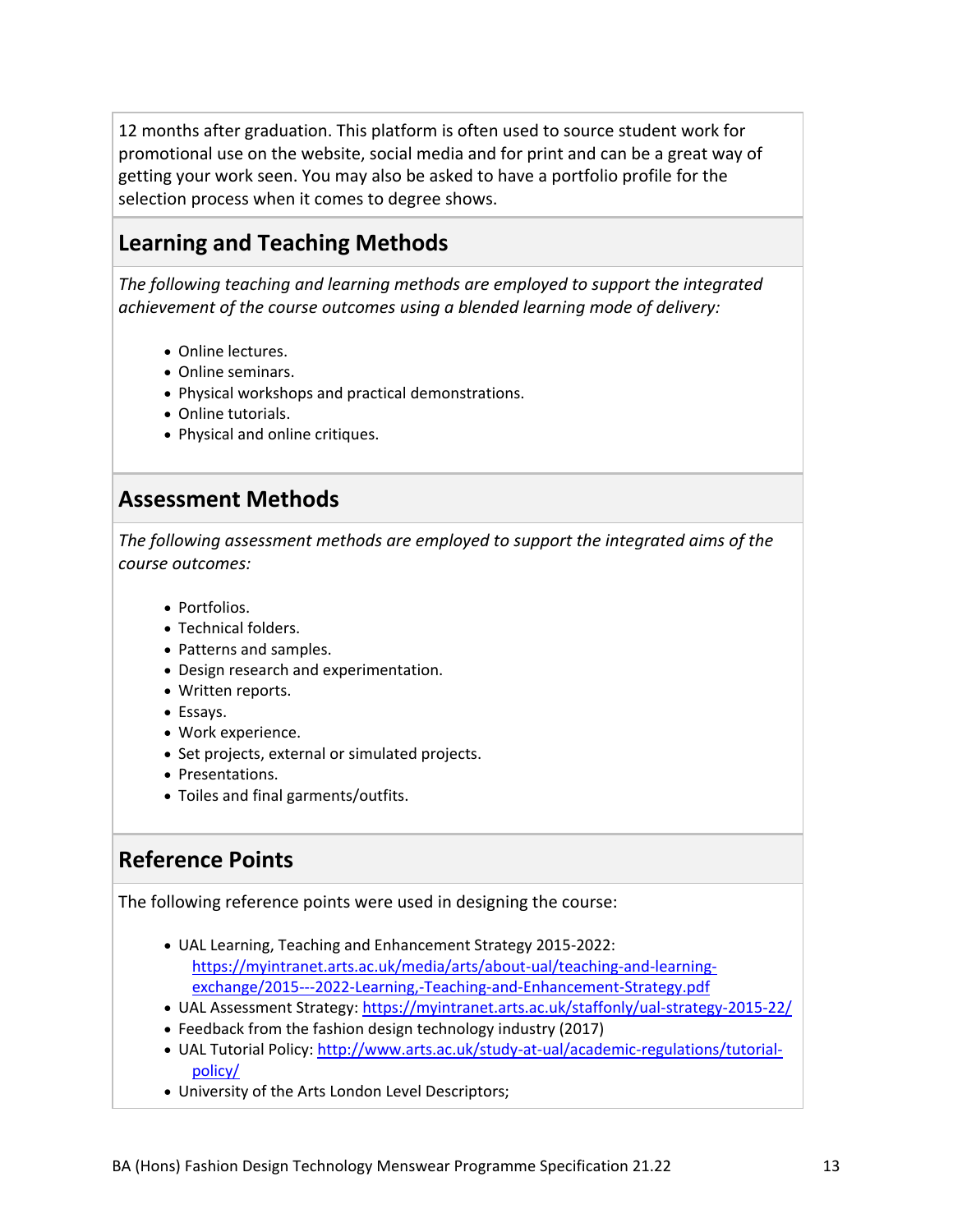- Framework for Higher Education Qualifications. FHEQ [http://www.qaa.ac.uk/en/Publications/Documents/Framework-Higher-Education-](http://www.qaa.ac.uk/en/Publications/Documents/Framework-Higher-Education-Qualifications-08.pdf)[Qualifications-08.pdf](http://www.qaa.ac.uk/en/Publications/Documents/Framework-Higher-Education-Qualifications-08.pdf)
- QAA Art and Design subject benchmark statements: [http://www.qaa.ac.uk/assuring](http://www.qaa.ac.uk/assuring-standards-and-quality/the-quality-code/subject-benchmark-statements)[standards-and-quality/the-quality-code/subject-benchmark-statements](http://www.qaa.ac.uk/assuring-standards-and-quality/the-quality-code/subject-benchmark-statements)
- UK Quality Code: [http://www.qaa.ac.uk/assuring-standards-and-quality/the-quality](http://www.qaa.ac.uk/assuring-standards-and-quality/the-quality-code)[code](http://www.qaa.ac.uk/assuring-standards-and-quality/the-quality-code)
- UAL Creative Attributes Framework[: http://www.arts.ac.uk/about-ual/teaching-and](http://www.arts.ac.uk/about-ual/teaching-and-learning/careers-and-employability/creative-attributes-framework)[learning/careers-and-employability/creative-attributes-framework](http://www.arts.ac.uk/about-ual/teaching-and-learning/careers-and-employability/creative-attributes-framework)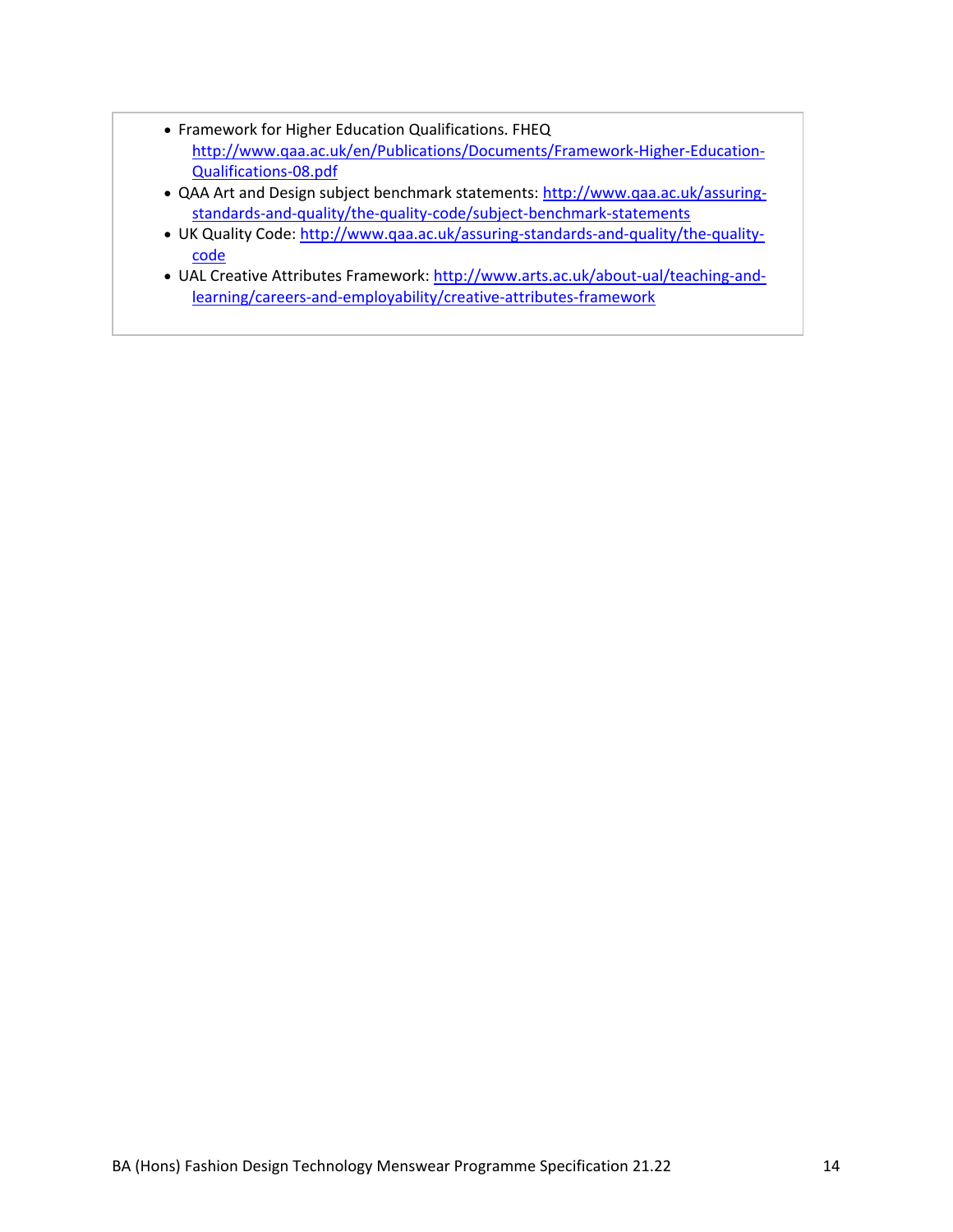## **Course Diagram**

**BA (Hons) Fashion Design Technology: Menswear** – PLEASE NOTE DUE TO VACATION DATES, SPECIFIC DELIVERY WEEKS MAY CHANGE.

S=summative assessment

#### E1, E2=summative element assessment

|                                 | LEVEL $4 - $ Stage 1               |                |                |              |   |             |   |   |    |    |                |    |    |    |  |                           |                                                       |    |    |    |    |    |    |    |    |    |    |    |    |    |
|---------------------------------|------------------------------------|----------------|----------------|--------------|---|-------------|---|---|----|----|----------------|----|----|----|--|---------------------------|-------------------------------------------------------|----|----|----|----|----|----|----|----|----|----|----|----|----|
| <b>BLOCK 1</b>                  |                                    |                |                |              |   |             |   |   |    |    | <b>BLOCK 2</b> |    |    |    |  |                           |                                                       |    |    |    |    |    |    |    |    |    |    |    |    |    |
| 1                               | $\overline{2}$                     | 3 <sup>7</sup> | $\overline{4}$ | 5            | 6 | $7^{\circ}$ | 8 | 9 | 10 | 11 | 12             | 13 | 14 | 15 |  | 16                        | 17                                                    | 18 | 19 | 20 | 21 | 22 | 23 | 24 | 25 | 26 | 27 | 28 | 29 | 30 |
| Introduction to                 |                                    |                |                |              |   |             |   |   |    |    |                |    |    |    |  |                           |                                                       |    |    |    |    |    |    |    |    |    |    |    |    |    |
| <b>Menswear</b><br>$\mathsf{S}$ |                                    |                |                |              |   |             |   |   |    |    |                |    |    |    |  |                           |                                                       |    |    |    |    |    |    |    |    |    |    |    |    |    |
|                                 | (20 credits)                       |                |                |              |   |             |   |   |    |    |                |    |    |    |  |                           |                                                       |    |    |    |    |    |    |    |    |    |    |    |    |    |
|                                 |                                    |                |                |              |   |             |   |   |    |    |                |    |    |    |  |                           |                                                       |    |    |    |    |    |    |    |    |    |    |    |    |    |
|                                 | <b>Design and Realisation</b><br>S |                |                |              |   |             |   |   |    |    |                |    |    |    |  |                           |                                                       |    |    |    |    |    |    |    |    |    |    |    |    |    |
|                                 |                                    |                |                | (40 credits) |   |             |   |   |    |    |                |    |    |    |  |                           |                                                       |    |    |    |    |    |    |    |    |    |    |    |    |    |
|                                 |                                    |                |                |              |   |             |   |   |    |    |                |    |    |    |  |                           |                                                       |    |    |    |    |    |    |    |    |    |    |    |    |    |
|                                 |                                    |                |                |              |   |             |   |   |    |    |                |    |    |    |  |                           | <b>Fashion Cultures and Histories</b><br>(20 credits) |    |    |    |    |    |    |    |    | S  |    |    |    |    |
|                                 |                                    |                |                |              |   |             |   |   |    |    |                |    |    |    |  |                           |                                                       |    |    |    |    |    |    |    |    |    |    |    |    |    |
|                                 |                                    |                |                |              |   |             |   |   |    |    |                |    |    |    |  |                           |                                                       |    |    |    |    |    |    |    |    |    |    |    |    |    |
|                                 |                                    |                |                |              |   |             |   |   |    |    |                |    |    |    |  |                           | <b>Better Lives</b><br>(20 credits)                   |    |    |    |    |    |    |    | S  |    |    |    |    |    |
|                                 |                                    |                |                |              |   |             |   |   |    |    |                |    |    |    |  |                           |                                                       |    |    |    |    |    |    |    |    |    |    |    |    |    |
|                                 |                                    |                |                |              |   |             |   |   |    |    |                |    |    |    |  | <b>Form and Structure</b> |                                                       |    |    |    |    |    |    |    |    |    |    |    |    |    |
|                                 |                                    |                |                |              |   |             |   |   |    |    |                |    |    |    |  |                           | (20 credits)                                          |    |    |    |    |    |    |    |    |    |    |    | S  |    |
|                                 |                                    |                |                |              |   |             |   |   |    |    |                |    |    |    |  |                           |                                                       |    |    |    |    |    |    |    |    |    |    |    |    |    |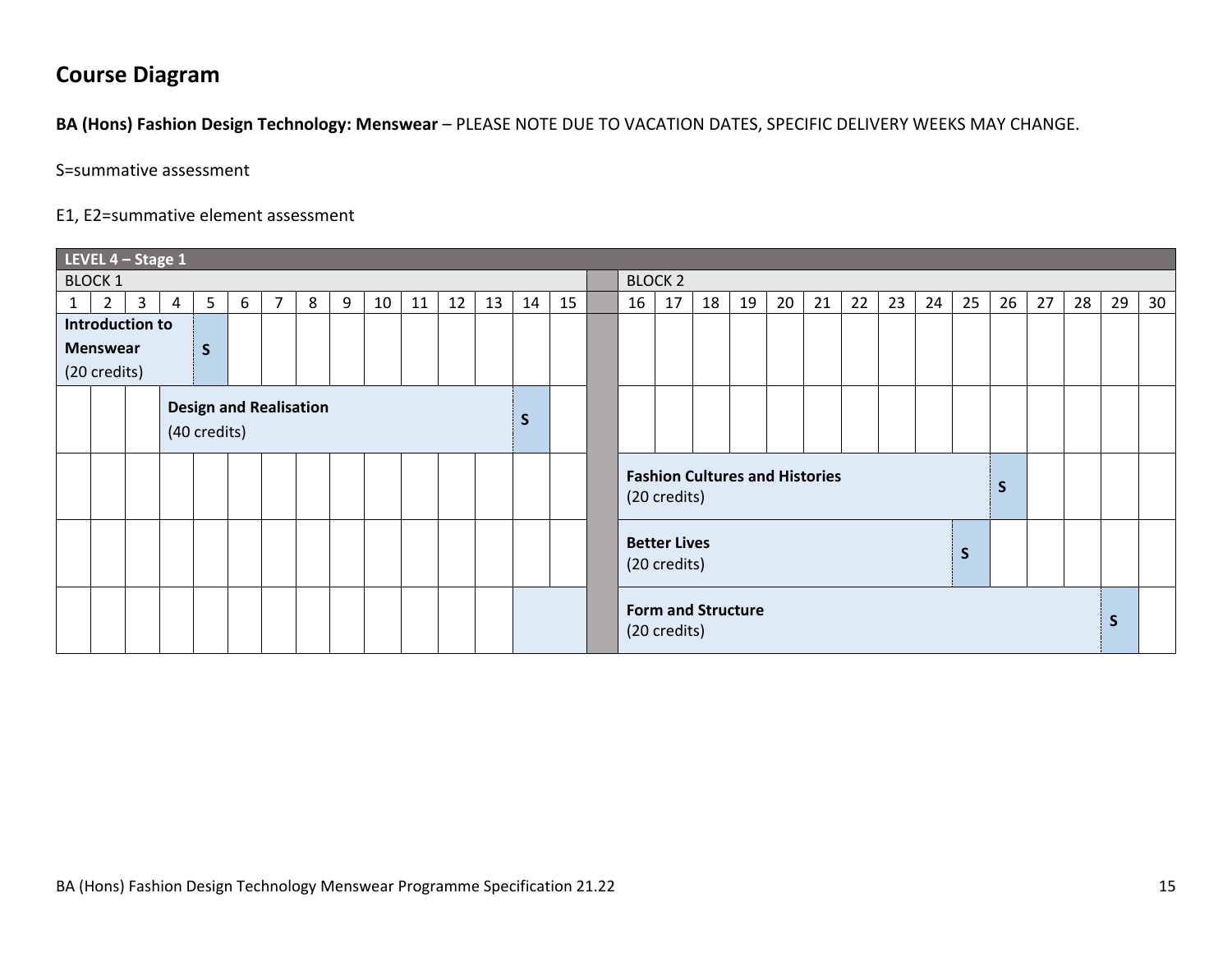#### Year 2 – If your placement is in Block 1 your structure is as follows:

| LEVEL 5 - Stage 2                                                                          |                                                                            |                        |  |  |  |  |  |  |  |  |  |  |  |  |  |
|--------------------------------------------------------------------------------------------|----------------------------------------------------------------------------|------------------------|--|--|--|--|--|--|--|--|--|--|--|--|--|
| <b>BLOCK 1</b>                                                                             | <b>BLOCK 2</b>                                                             |                        |  |  |  |  |  |  |  |  |  |  |  |  |  |
| 12<br>$\overline{2}$<br>3<br>7<br>10<br>11<br>13<br>14<br>15<br>9<br>5<br>6<br>8<br>1<br>4 | 25<br>27<br>17<br>20<br>23<br>24<br>26<br>28<br>16<br>18<br>19<br>21<br>22 | 29<br>30               |  |  |  |  |  |  |  |  |  |  |  |  |  |
| <b>Critical Issues in Fashion Research</b><br>S<br>(20 credits)                            |                                                                            |                        |  |  |  |  |  |  |  |  |  |  |  |  |  |
| <b>Range Development</b><br>S<br>(20 credits)                                              |                                                                            |                        |  |  |  |  |  |  |  |  |  |  |  |  |  |
| <b>Work</b><br><b>Work Experience</b>                                                      |                                                                            |                        |  |  |  |  |  |  |  |  |  |  |  |  |  |
| (Block 1 placement)<br>E1<br><b>Experience</b>                                             | <b>E2</b>                                                                  |                        |  |  |  |  |  |  |  |  |  |  |  |  |  |
| (40 credits)<br>(40 credits)                                                               |                                                                            |                        |  |  |  |  |  |  |  |  |  |  |  |  |  |
|                                                                                            | <b>Collaborative Project</b><br>(40 credits)                               | <b>E1</b><br><b>E2</b> |  |  |  |  |  |  |  |  |  |  |  |  |  |

Year 2 – If your placement is in Block 2, your structure is as follows:

| LEVEL $5 -$ Stage 2                                                                                           |                                                                            |           |  |  |  |  |  |  |  |  |  |  |  |  |
|---------------------------------------------------------------------------------------------------------------|----------------------------------------------------------------------------|-----------|--|--|--|--|--|--|--|--|--|--|--|--|
| <b>BLOCK 1</b>                                                                                                | <b>BLOCK 2</b>                                                             |           |  |  |  |  |  |  |  |  |  |  |  |  |
| $\mathbf{3}$<br>$\overline{7}$<br>12<br>13<br>15<br>5 <sub>1</sub><br>6<br>8<br>9<br>10<br>2<br>11<br>14<br>4 | 16<br>20<br>23<br>24<br>25<br>26<br>27<br>28<br>17<br>18<br>19<br>21<br>22 | 29<br>30  |  |  |  |  |  |  |  |  |  |  |  |  |
| <b>Critical Issues in Fashion Research</b><br>S<br>(20 credits)                                               |                                                                            |           |  |  |  |  |  |  |  |  |  |  |  |  |
| <b>Range Development</b><br>S<br>(20 credits)                                                                 |                                                                            |           |  |  |  |  |  |  |  |  |  |  |  |  |
| <b>Work</b><br><b>Experience</b><br>E <sub>1</sub><br>(40 credits)                                            | <b>Work Experience</b><br>(Block 2 placement)<br>(40 credits)              | <b>E2</b> |  |  |  |  |  |  |  |  |  |  |  |  |
| <b>Collaborative Project</b><br>(40 credits)                                                                  | <sub>S</sub>                                                               |           |  |  |  |  |  |  |  |  |  |  |  |  |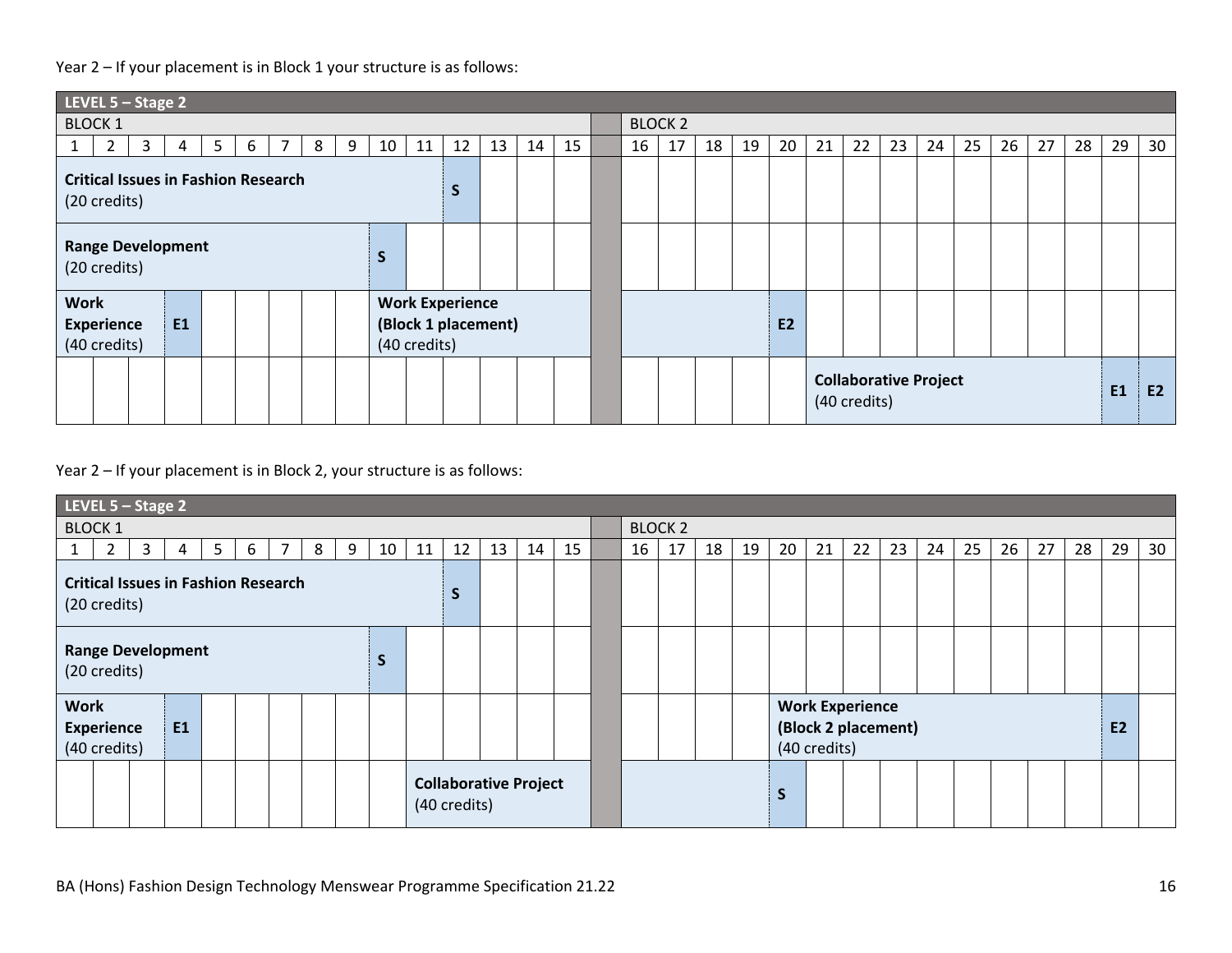|                                                      | LEVEL $6 -$ Stage 3                                 |                |                |                |   |   |   |   |    |    |    |                |    |    |  |    |    |    |    |    |    |    |    |    |    |    |    |    |    |    |
|------------------------------------------------------|-----------------------------------------------------|----------------|----------------|----------------|---|---|---|---|----|----|----|----------------|----|----|--|----|----|----|----|----|----|----|----|----|----|----|----|----|----|----|
|                                                      | <b>BLOCK 1</b>                                      |                |                |                |   |   |   |   |    |    |    | <b>BLOCK 2</b> |    |    |  |    |    |    |    |    |    |    |    |    |    |    |    |    |    |    |
|                                                      | 2                                                   | 3 <sup>1</sup> | $\overline{4}$ | 5 <sup>5</sup> | 6 | 7 | 8 | 9 | 10 | 11 | 12 | 13             | 14 | 15 |  | 16 | 17 | 18 | 19 | 20 | 21 | 22 | 23 | 24 | 25 | 26 | 27 | 28 | 29 | 30 |
| <b>Contextualising Your Practice</b><br>(20 credits) |                                                     |                |                |                |   |   |   |   |    |    |    |                |    |    |  |    |    |    |    |    |    |    |    |    |    |    |    |    |    |    |
|                                                      | <b>Pre-Collection</b><br>$\epsilon$<br>(40 credits) |                |                |                |   |   |   |   |    |    |    |                |    |    |  |    |    |    |    |    |    |    |    |    |    |    |    |    |    |    |
| <b>Final Collection</b><br>(60 credits)              |                                                     |                |                |                |   |   |   |   |    |    |    |                |    |    |  |    |    |    |    |    |    |    |    |    |    |    |    |    |    |    |